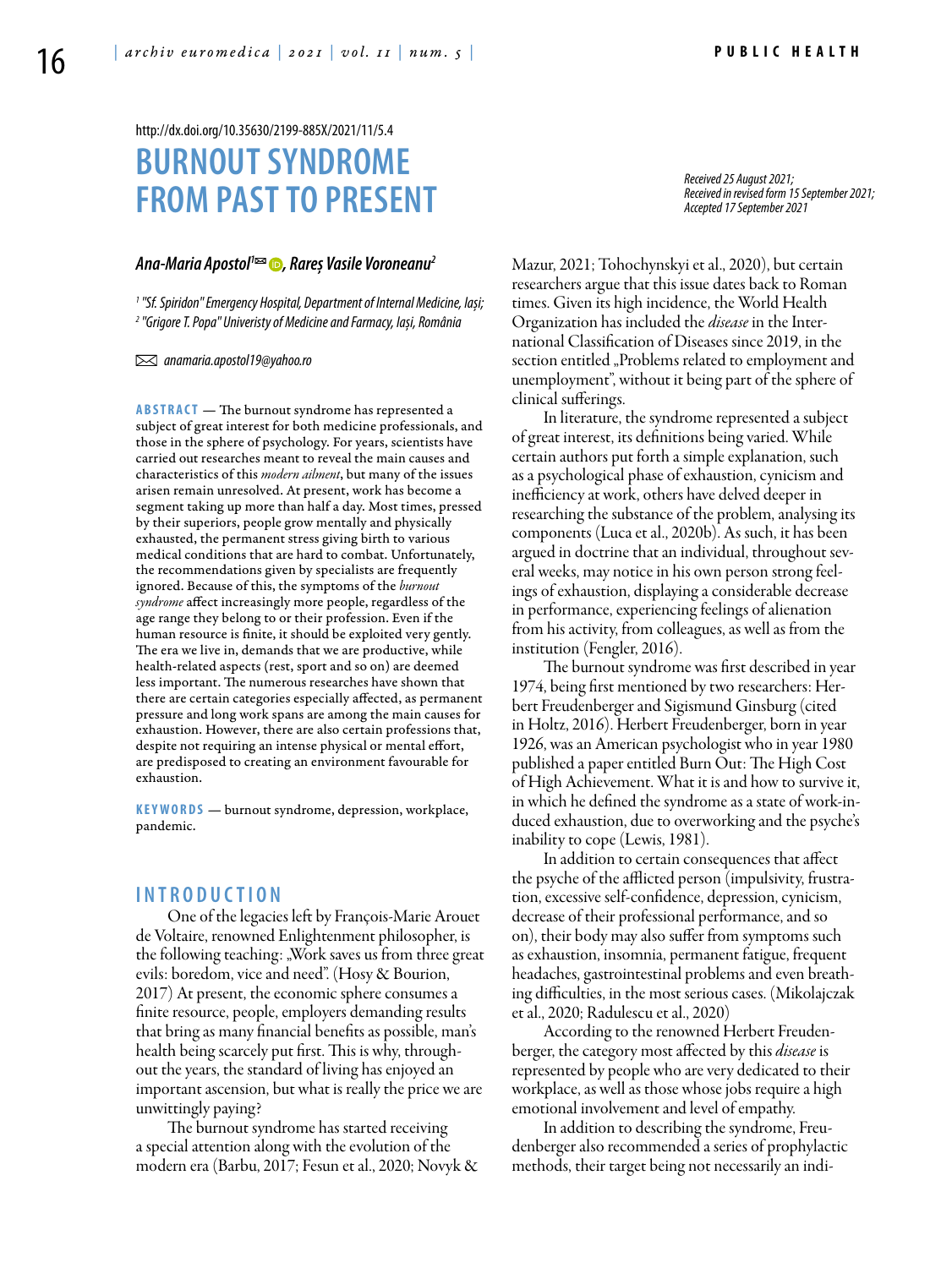vidual person, but even the whole organisations they worked in. Thus, the renowned psychologist proposed as methods of combating the burnout syndrome the reduction of the work schedule, the permanent rotation of the individuals working, as well as the use of training techniques meant to prevent the exhaustion of employees. In order to measure the level of exhaustion a person experiences, in year 1980, Christina Maslach created, based on the three phases of the burnout syndrome: exhaustion, cynicism and inefficiency, a questionnaire which included 22 items that covered 3 dimensions of burnout: emotional exhaustion, depersonalization, personal dissatisfaction (Maslach et al., 1997).

Studies carried out on different professional categories revealed that the burnout syndrome may affect a person regardless of their age or health. Thus, for example, in year 1983, a study was carried out with the purpose of researching the impact of exhaustion among librarians. The first phase of research focused on questions regarding the job description, its characteristics, the number of employees working in the said institution, the rest leave enjoyed by the persons working in that environment, as well as the concern of the library management with the personal development of the people working there (Wood et al., 2020).

The second phase focused on getting to know the library's employees, namely their hobbies, whether or not they had pets, their medical history, while the last part of the study included a series of personal questions addressed to the workers, namely civil status, education, their seniority. What was the conclusion of this study? Only a small part of those questioned had actually experienced the state of exhaustion analysed. Most of the questionnaire's respondents proved that they did their job out of passion, expressing their desire to maintain their jobs (Smith & Nelson, 1983). It was, however, proven that practicing a hobby doesn't necessarily ensure the absence of the burnout syndrome; as it affects individuals that are very dedicated to their workplace, perfectionists, there is a high risk for them to allow their passion to lead to exhaustion.

Another study, carried out in Australia, which focused on nurses, revealed a series of interesting results (Patrick & Lavery, 2007). Firstly, it was established that the staff that had received the right to practice by following the courses of a college or university experienced a higher burnout rate than the individuals trained in hospitals. The study also analysed another aspect: the issue of additional hours, which resulted in inner stress, which led to exhaustion (the fact that working extra hours, without additional payment, may represent a discouraging factor for employees was well-known).

 Another research, carried out in our country, focused on a sample of doctors specialized in oncology, and employed the Maslach Burnout Inventory (MBI; Maslach et al., 1997) measurement system. The most common symptoms experienced by the medical staff were states of boredom combined with those of indifference, malaise, permanent fatigue, and a feeling of total ignorance.

Looking back to our own times, the impact of the Covid-19 pandemics on the medical systems and hospital staff is overwhelming. Considering the large number of deaths recorded since the beginning of the pandemics until now, health specialists drew attention to the need of supporting and adequately monitoring the manner in which the medical system operates, and its impact on its employees (Luca et al., 2020a, Grigoras & Ciubara, 2021). Many studies have identified factors favouring the increase of physical and mental fatigue, anxiety, stress, and exhaustion. These factors are represented by: the limited resources of hospitals, the exposure to the new virus, whose nature is still unclear, as an additional occupational risk, the lack of sufficient communication and updated information, neglect of personal and family needs, due to the increase of the work volume (Dick, 2020).

One of the researches studying this issue is Occupational burnout syndrome and post-traumatic stress among healthcare professionals during the novel coronavirus disease 2019 (COVID-19) pandemic, published in September 2020 (Raudenská et al., 2020). Healthcare workers are a high-risk segment, considering the demanding nature of their profession and work environment, therefore the prevalence of the burnout syndrome is steadily rising (Luca et al., 2020c). This study correlates the post-traumatic stress disorder with anxiety, depression, low satisfaction and quality of care, and high suicide rates among the population. The results of the study show an increased prevalence of post-traumatic stress disorder and an increase in the occurrence of mental health disorders during the pandemic, both at the level of the general population and that of health practitioners.

### **RESEAR C H MET H ODOLO G Y**

This research analysed a series of reference publications in the field of *the burnout syndrome*, publications which brought to light different results interpreted by each author separately. The technique used within this research was based on a retrospective study, the researchers consulting both international databases (PubMed, Google Scholar) including scientific articles published between years 1981–2020, as well as books on the topic *the burnout syndrome*.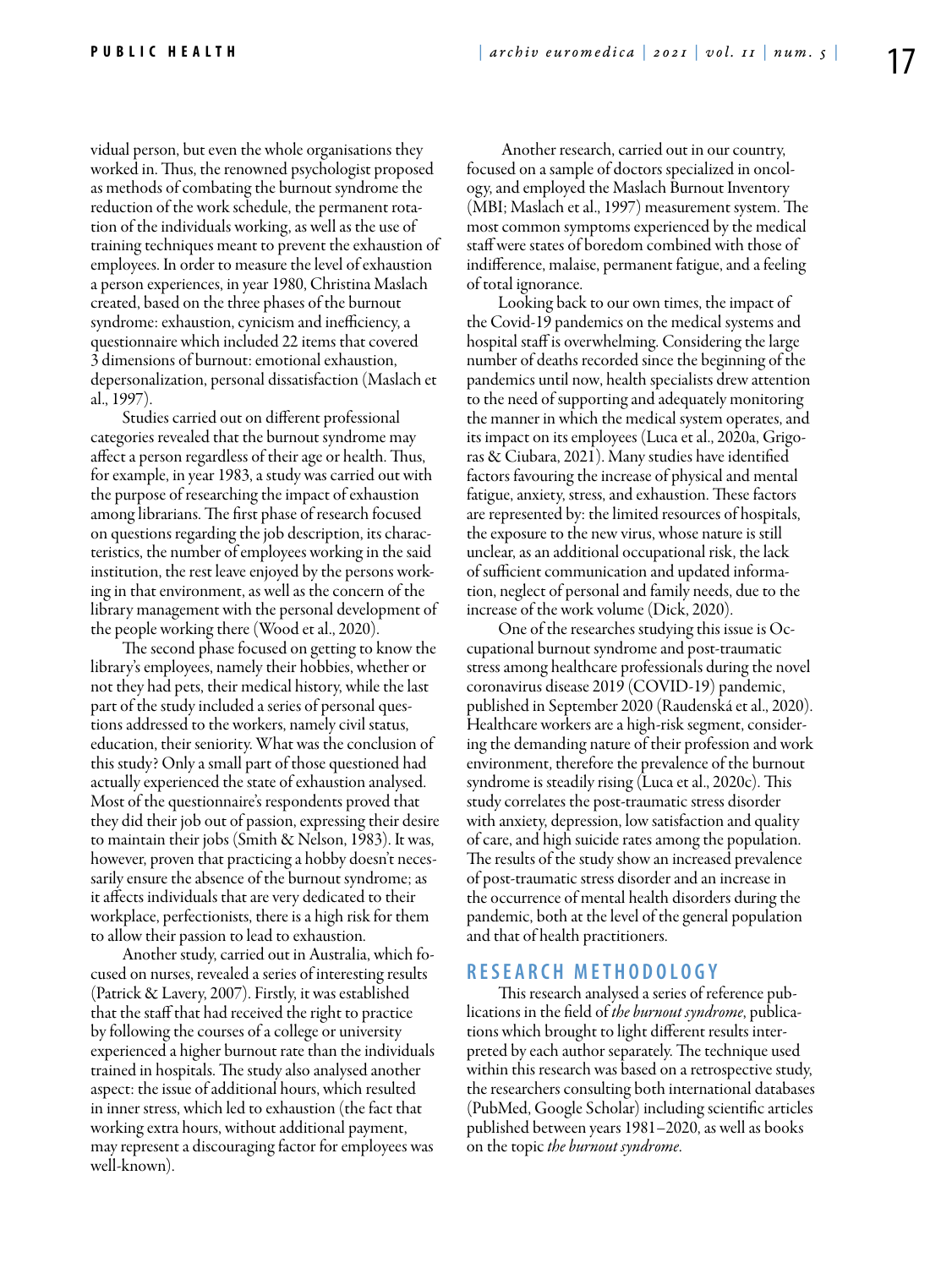### **RES U LTS**

The results of the study show the importance of the burnout syndrome, its devastating effect, identified since ancient times, and the aggravation of the phenomenon in recent years. Regardless of their work field, people suffer from exhaustion more and more often, but the most aggravating effects were felt during the COVID-19 pandemic.

#### **DISC U SSION**

The burnout syndrome exists since the beginning of humankind. Although it may seem like a *modern ailment*, people were exhausted ever since Antiquity, the best example being the construction of the Egyptian pyramids, architectural miracles that were built with the payment of an expensive human tribute. Every organization is obliged to adopt strategies that prevent the burnout of their employees, turn to the help of specialists, and ensure all necessary conditions to prevent the occurrence of this syndrome.

#### *Acknowledgment*

This research was presented at 5th European Conference of Psychiatry and Mental Health "Galatia" 2021.

#### **REFEREN CES**

- 1. Barbu, I. (2017). Stresul organizațional. Implicații manageriale [Organizational stress. Managerial implicationa]. Lumen.
- 2. Maslach, C., Jackson, S. E., & Leiter, M. P. (1997) The Maslach Burnout Inventory Manual. In C. P. Zalaquett & R. J. Wood (Eds.), Evaluating Stress: A Book of Resources (3rd ed.) (pp. 191–218.). Scarecrow Education. (3rd ed.).The Scarecrow Press
- 3. Dick, T. B. (2020). Burnout, burnout, burnout is burning me out. Journal of the American College of Clinical Pharmacy, 3(3), 567–568; http://doi. org/10.1002/jac5.1207
- 4. Fesun, H., Nechytailo, T., Kanivets, T., Zhu-RAT, Y., & RADCHUK, V. (2020). The Correlation of Socio-Psichological Factors with "Burnout" Syndrome in Education. Revista Romaneasca Pentru Educatie Multidimensionala, 12(3), 294–311. https://doi. org/10.18662/rrem/12.3/322
- 5. Grigoras, M., & Ciubara, A. (2021). Looking into Pandora's Box between "Everything" and "But" -Depression, Pain of Losses the Next Pandemic of Humanity?. BRAIN. Broad Research in Artificial Intelligence and Neuroscience, 12(2) 326–334. https:// doi.org/10.18662/brain/12.2/210
- 6. Holtz, N. (2016). How the 'Inside Out' of Emo- tions Affects the Inside of a Mediation. Alternatives to the High Cost of Litigation, 34(1), 3–4. https://doi. org/10.1002/alt.21617;
- 7. Hosy, D., & Bourion, C. (2017). Du burn-out au bore-out : vers l'emploi qui rend heureux [From burnout to bore-out: towards a job that makes you happy]. Revue internationale de psychosociologie et de gestion des comportements organisationnels, (Supplement), 229–296. https://doi.org/10.3917/rips1.hs04.0229;
- 8. Fengler, J. (2016). Burnout. Strategii pentru prevenirea epuizării profesionale (D. Fischbach, Trans.), Trei Publishing House. (Original work published 2013)
- 9. Lewis, N. (1981). [Review of the book Burn-Out: The High Cost of High Achievement by, H. J. Freudenberger & G. Richelson]. TACD Journal, 9(1), 57–59. https://doi.org/10.1080/104617 1x.1981.12034099
- 10. Luca, L., Baroiu, L., Ciubara, A. B., Anghel, R., Bulgaru-Iliescu, A. I., Anghel, L., & Ciubara, A. (2020a). Covid-19 and the Spanish Flu. From Suffering to Resilience. BRAIN. Broad Research in Artificial Intelligence and Neuroscience, 11(3Sup1), 01–07. https://doi.org/10.18662/ brain/11.3Sup1/116
- 11. Luca, L., Burlea, S. L., Carausu, M., Chirosca, A.-C., Marin, I. M., Nechita, P., Baciu, G., & Ciubara, A. (2020b). The Stigma of the Medical Personnel in Psychiatry. BRAIN. Broad Research in Artificial Intelligence and Neuroscience, 11(1Sup2), 35–43. https://doi.org/10.18662/brain/11.1Sup2/36
- 12. Luca, L., Ciubara, A. B., Fulga, I., Burlea, S. L., Terpan, M., & Ciubara, A. M. (2020c). Social Implications for Psychiatric Pathology of Depressive and Anxiety Disorders, Alcohol Addiction and Psychotic Disorders during the COVID-19 Pandemic in Romania. Analysis of two Relevant Psychiatry Hospitals. Revista de cercetare si interventie sociala, 69, 261–272. http://www.rcis.ro/images/documente/ rcis69\_16.pdf
- 13. Mikolajczak, M., Gross, J. J., Stinglhamber, F., Lindahl Norberg, A., & Roskam, I. (2020). Is Parental Burnout Distinct From Job Burnout and Depressive Symptoms? Clinical Psychological Science, 8(4), 673–689. https://doi. org/10.1177/2167702620917447
- 14. Novyk, L., & Mazur, T. (2021). Studying the Impact of Professional Interaction on Social Workers' ficial Intelligence and Neuroscience, 12(1), 172–182. https://doi.org/10.18662/brain/12.1/177
- 15. Patrick, K., & Lavery, J. F. (2007). Burnout in nursing. The Australian journal of advanced nursing : a quarterly publication of the Royal Australian Nursing Federation, 24(3), 43–48. https://www.ajan.com.au/ archive/Vol24/Vol24.3-7.pdf
- 16. Raudenská, J., Steinerová, V., Javůrková, A., RASSI, G. (2020). Occupational burnout syndrome and post-traumatic stress among healthcare profes- sionals during the novel coronavirus disease 2019 (COVID-19) pandemic. Best practice & research. Clinical anaesthesiology, 34(3), 553–560. https://doi. org/10.1016/j.bpa.2020.07.008